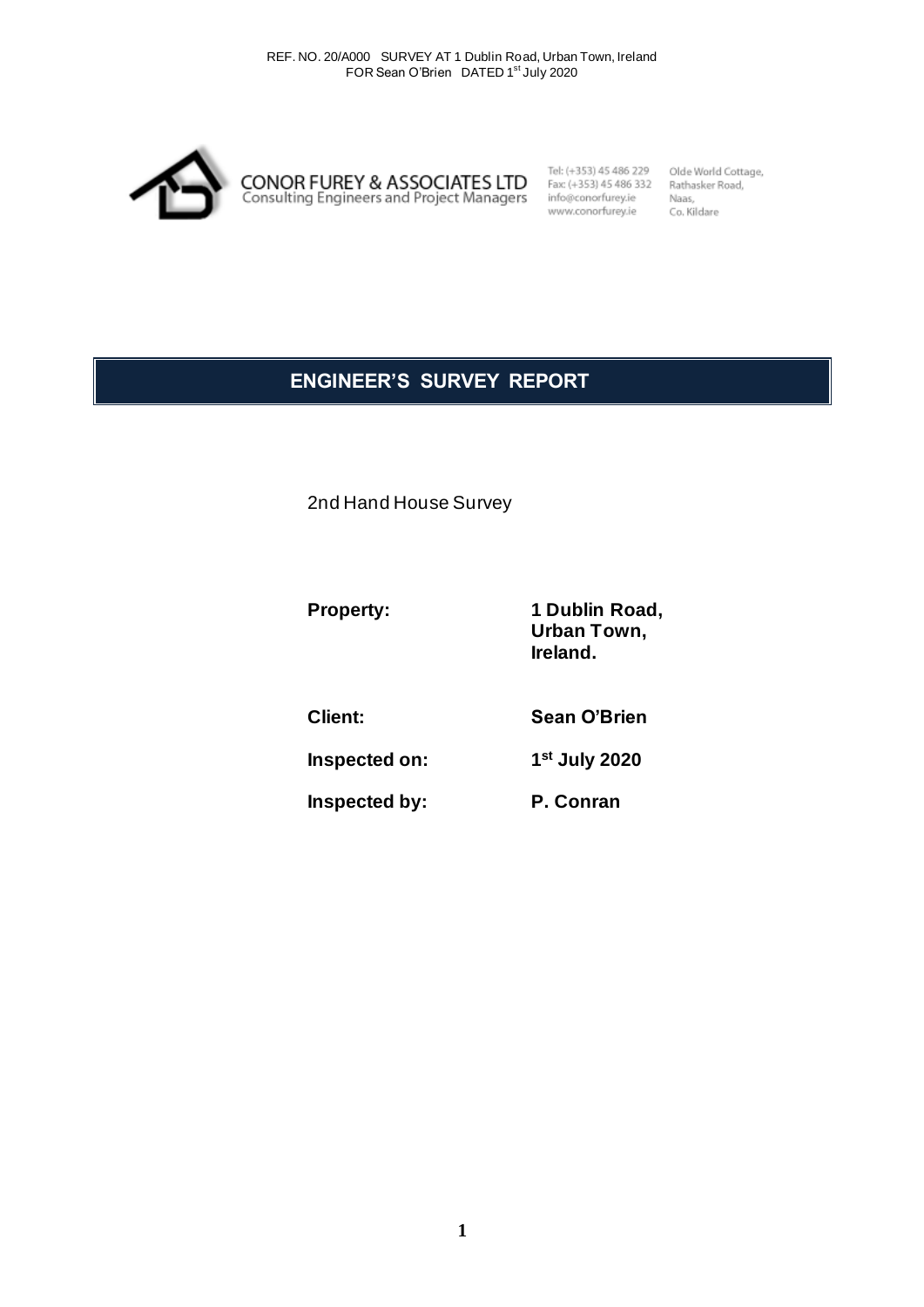# **TABLE OF CONTENTS**

| <b>GENERAL INFORMATION</b>                               |                                                                                                                                 | Page                                            |
|----------------------------------------------------------|---------------------------------------------------------------------------------------------------------------------------------|-------------------------------------------------|
| A <sub>1</sub><br>A2<br>A3<br>A4<br>A5                   | Name and Address of Client<br>Address of property<br>Date of Inspection<br>Client's Brief<br>Use of the Report                  | 3<br>$\begin{array}{c} 3 \\ 3 \\ 3 \end{array}$ |
| <b>B1</b>                                                | <b>Executive Summary</b>                                                                                                        | 4                                               |
|                                                          | <b>INTRODUCTION</b>                                                                                                             |                                                 |
| C <sub>1</sub><br>C <sub>2</sub><br>C3<br>C <sub>4</sub> | <b>Second Hand Property Characteristics</b><br>Scope of Survey<br><b>Survey Procedures</b><br><b>Restrictions during Survey</b> | 5<br>5<br>5<br>5                                |
|                                                          | <b>DETAILS OF SURVEY</b>                                                                                                        |                                                 |
| D <sub>1</sub><br>D <sub>2</sub>                         | <b>Exterior Survey</b><br><b>Interior Survey</b>                                                                                | $\overline{7}$<br>10                            |
|                                                          | <b>CONCLUSIONS &amp; RECOMMENDATIONS</b>                                                                                        |                                                 |
| E <sub>1</sub><br>E2                                     | <b>Note</b><br>Signature                                                                                                        | 15<br>15                                        |
| F                                                        | <b>APPENDIX A - PHOTOGRAPHS</b>                                                                                                 | 16                                              |

**2**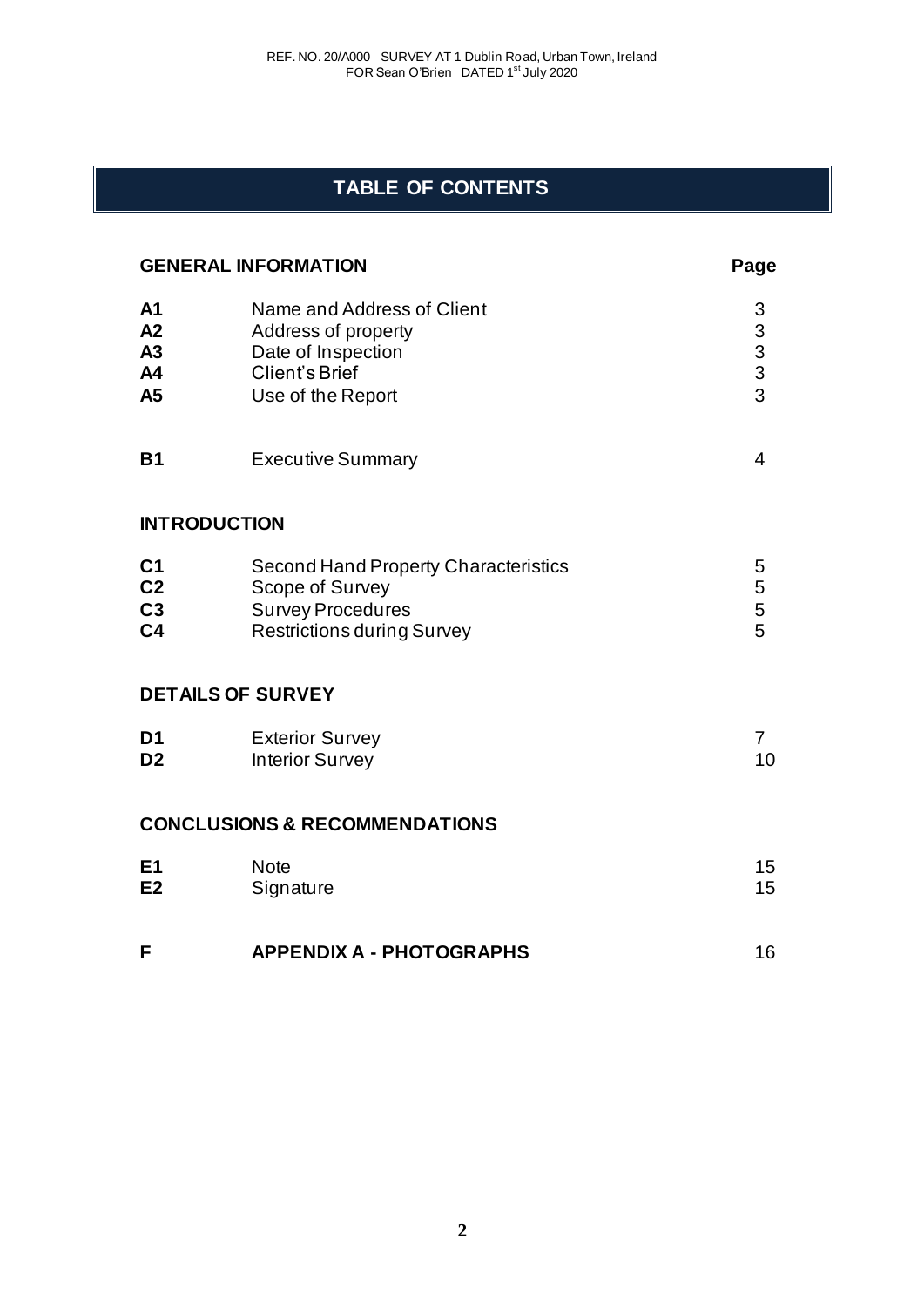# **GENERAL INFORMATION**

| A1 | Name & Address of Client   | Sean O'Brien,<br>Apartment 1,<br><b>City Centre,</b><br>Urban Ireland. |
|----|----------------------------|------------------------------------------------------------------------|
| A2 | <b>Address of Property</b> | 1 Dublin Road,<br>Urban Town,<br>Ireland.                              |
| А3 | Date of Inspection         | 1 <sup>st</sup> July 2020                                              |

## **A4 Client's Brief**

Conor Furey & Associates Ltd. was requested to carry out an Engineers Survey of the above-mentioned property. This survey was required to record the current condition (by visual inspection only) of the property. This report does not make any reference to the planning status of the property.

# **A5 Use of the Report**

This report is for the use of Sean O'Brien to record the current condition of the property on July 1st 2020.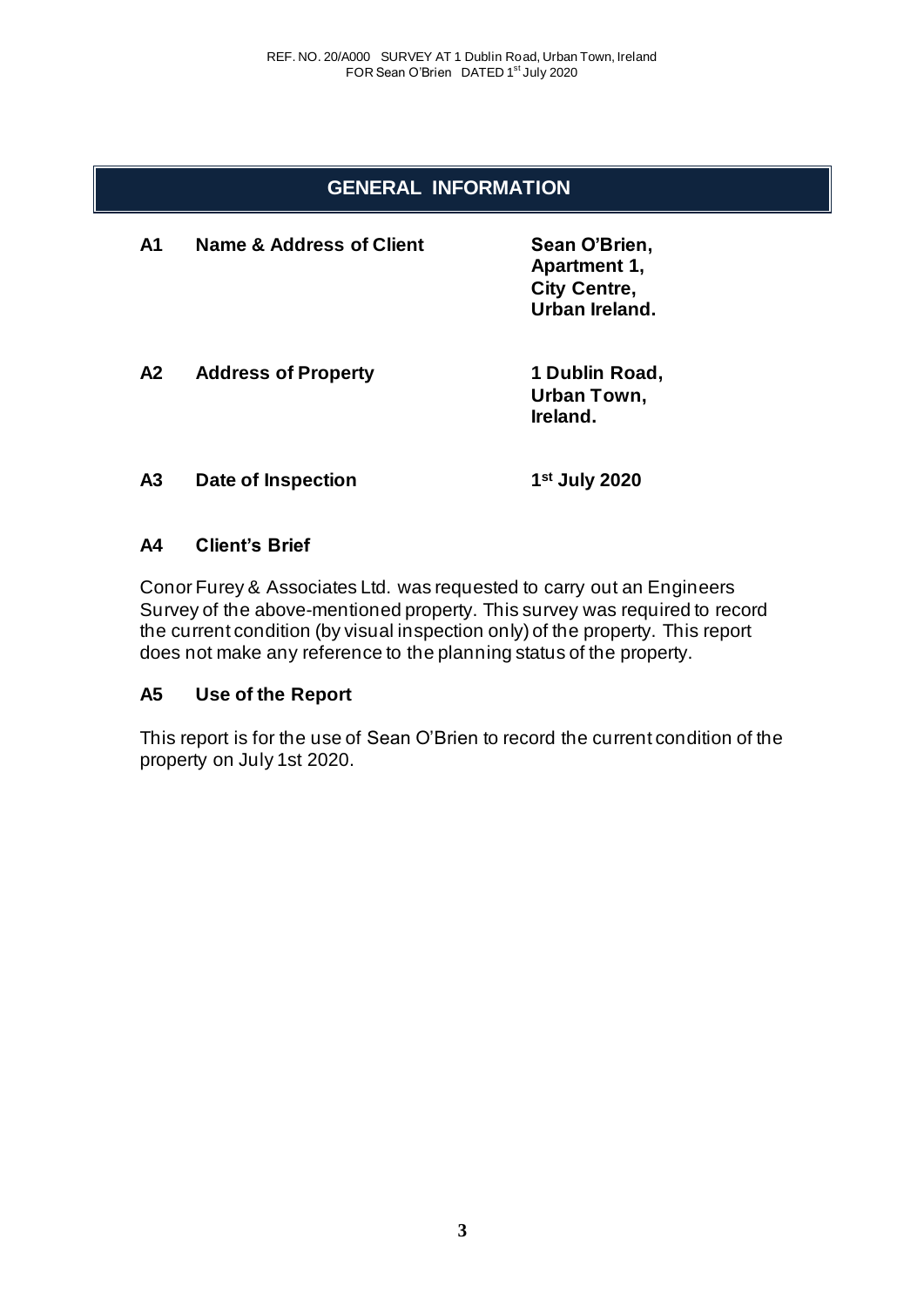# **EXECUTIVE SUMMARY**

The property is located at 1 Dublin Road Urban Town, Ireland. It is a semidetached two storey timber frame house with four bedrooms. It is located in a residential estate of similar properties.

The property is a timber frame structure with a brick finish to the front elevation and a napp finished plaster to the other elevations. The walls are in good condition and there is no evidence of any structural issues.

The cavity of the timber frame is ventilated with propriety ventilation slots set in the plaster. Some of these are either completely blocked or partially blocked in particular at low level. We recommend that a number of additional vents are installed at low level around the perimeter of the external walls.

On the front elevation the window frames at first floor level are not sealed against the lintel or brick reveals. No adverse effects are evident from this however; we recommend that a seal is applied.

Internally the property is in good structural condition. Some minor maintenance issues are noted. Some marks are evident to the kitchen worktop, the tap to the en suite wash hand basin is not working and some window handles need replacement. We also note that some redecoration is required in particular to the ensuite wall tiling.

In the attic space the roof trusses are in good condition. A small hole was noted in the sarking felt that should be repaired. On the party wall there is a hole in the plasterboard where the water mains comes through that has fire stop material but we recommend some additional sealing around the pipe.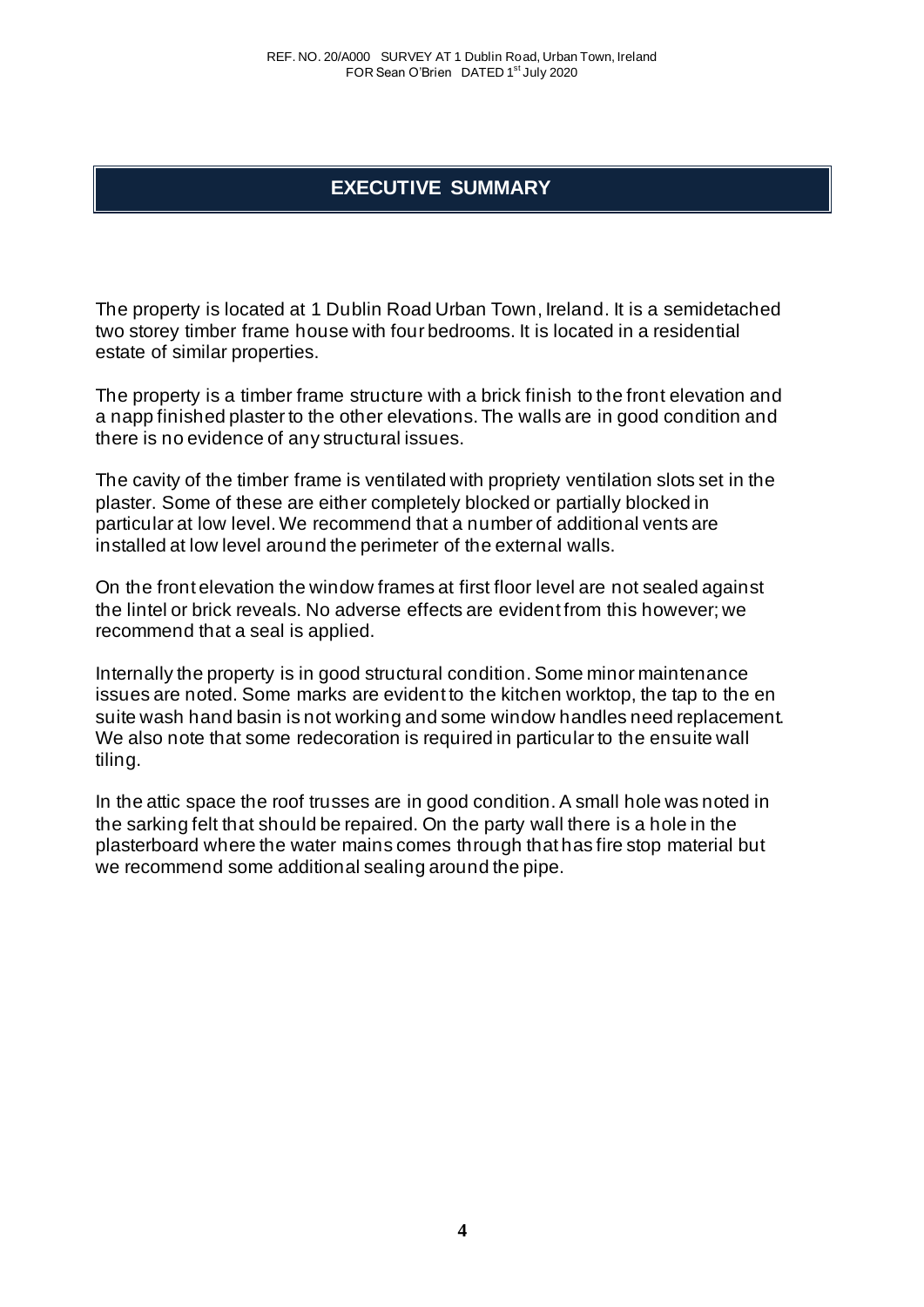# **INTRODUCTION**

# **C1 Second hand property**

The survey is intended to establish the condition of the property at the time of the inspection. As the dwelling is a second hand property, any reference to the finish of the property (unless specifically mentioned) is based on the fact that the property will need general decoration. In respect of the general condition of the doors as a second hand property, there will be inevitable wear in the door mechanisms and there is likely to be door keys missing. We would recommend that a specific request be made of the vendors to supply these if possible. Any comments relating to decoration or condition of doors should bear the above comments in mind.

Where reference is made to hairline cracks, it refers to cracks that the author does not consider at this moment, to be structurally significant. It does not offer a full indemnity in respect of the cracks as there is always the possibility that should a problem arise in the future from some event not identifiable at present the evidence may appear in the same area as these cracks.

# **C2 Scope of Survey**

As stated previously this survey was conducted to record the visual current condition of the property on the day of inspection. Our Client requested us to conduct this survey as a pre-purchase survey in order to report on the general condition of the property as the property is a second hand property the survey will take into consideration the age when commenting on the standard of paintwork and decorative finishes.

Note that no planning issues in relation to this property have been investigated as part of this survey and such investigation is beyond the scope of this survey.

# **C3 Survey Procedures**

The survey took the form of a visual inspection.

# **C4 Restrictions during Survey**

Our inspection of the property was a visual inspection only to those areas accessible to ourselves. These areas are namely as follows:

External roof inspection and site details were carried out from ground level only.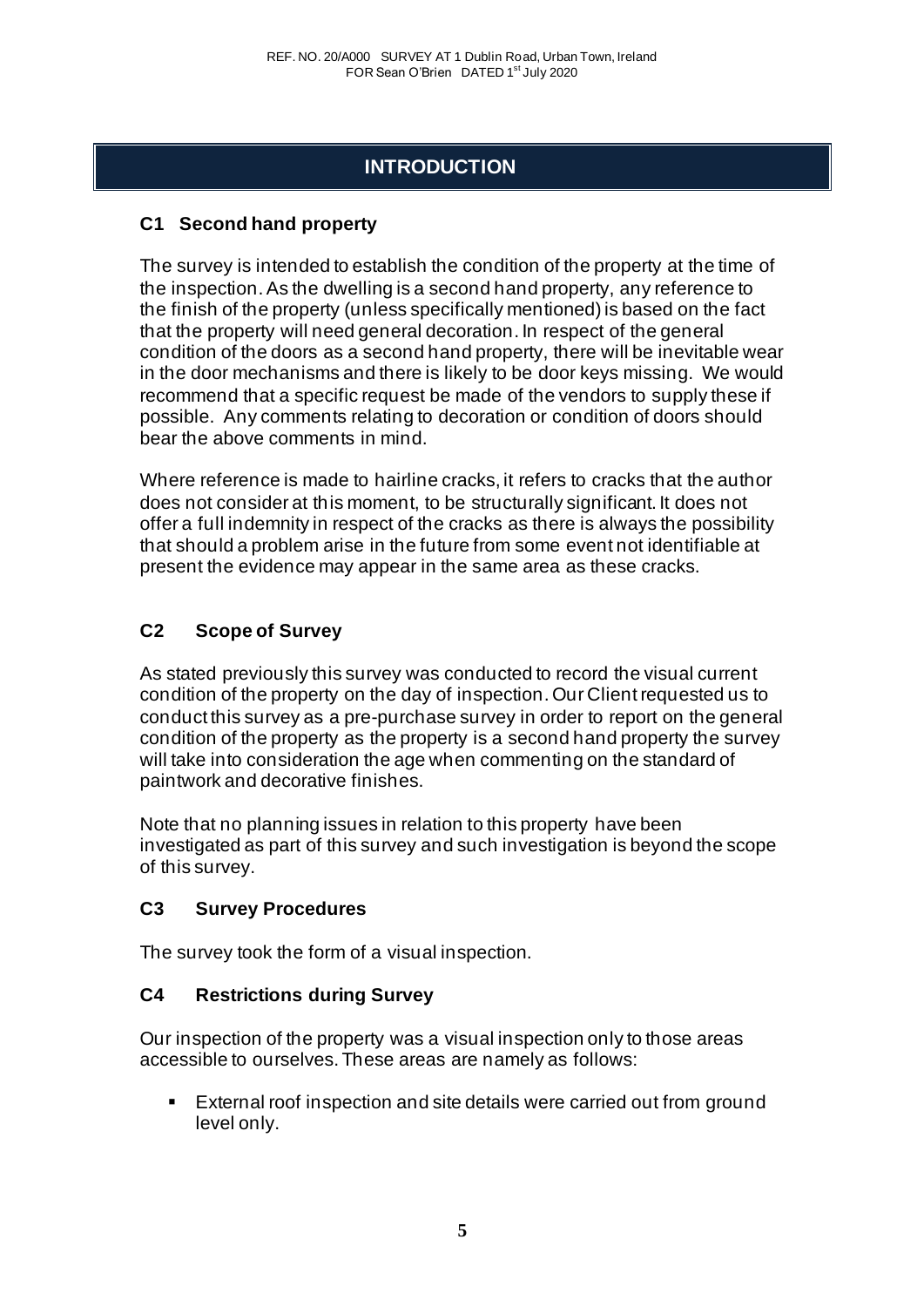- Attic space (inspection from view at attic access hatch location only). Note that the attic space is currently used to store materials, boxes etc. and the view available was restricted.
- All interior habitable rooms.
- Heavy items of furniture were not removed in the course of the inspection and no comment is made in respect of any such areas covered up.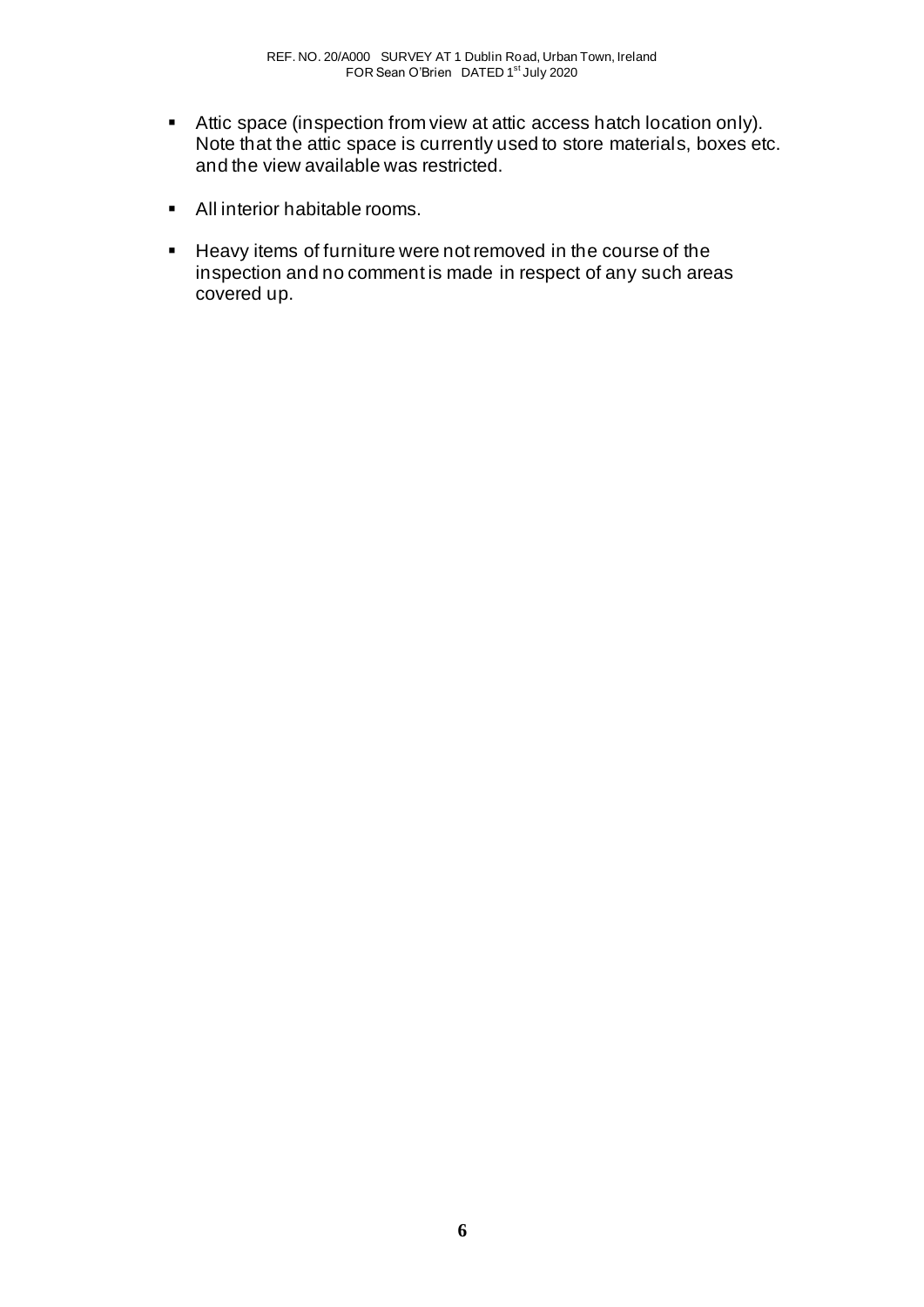# **EXTERIOR SURVEY**

# **A Roofs:**

## **General**

The property is semidetached with an open gable pitched roof with manufactured slates and ridge cappings. There is a hipped roof section to the rear with two valleys where it cuts into the rear elevation of the main roof. To the front there is a small hipped roof over the single storey bay window to the Sitting Room.

#### **Pitched Roof Coverings**

Roof slates are complete. Proprietary venting tiles are present, where needed. Proprietary ridge systems are complete. There are no cracked or slipped slates. The roof covering is free from mortar. The line is even and the gauge is correct.

## **Hipped Roof Coverings**

Roof slates are complete. Proprietary venting tiles are present, where needed. Proprietary ridge systems are complete. There are no cracked or slipped slates. The roof covering is free from mortar. The line is even and the gauge is correct.

## **Bay Window Hipped Roof**

Tiling is complete and free from cracked or slipping tiles. Flashings and soakers are correctly installed. Flashings and edge details are complete.

## **Chimney Stacks**

Block built chimney with a napp plaster finish. No structurally cracks were noted and the chimney is in good structural condition.

## **Eaves Fascia and Soffit**

Aluminium fascia and soffit in good condition Ventilation openings are adequate.

## **B Walls:**

#### **General**

This is a timber frame semidetached property. The outer leaf of the front elevation is brick. To the side and rear elevations there is a block outer leaf with a napp finished plaster finish.

The property is North facing with the neighbouring semidetached property on the East side. The properties are linked at first floor level and not linked at ground floor level. At ground floor level there is an access passage to the rear garden of the neighbouring property. The passage is in the ownership of the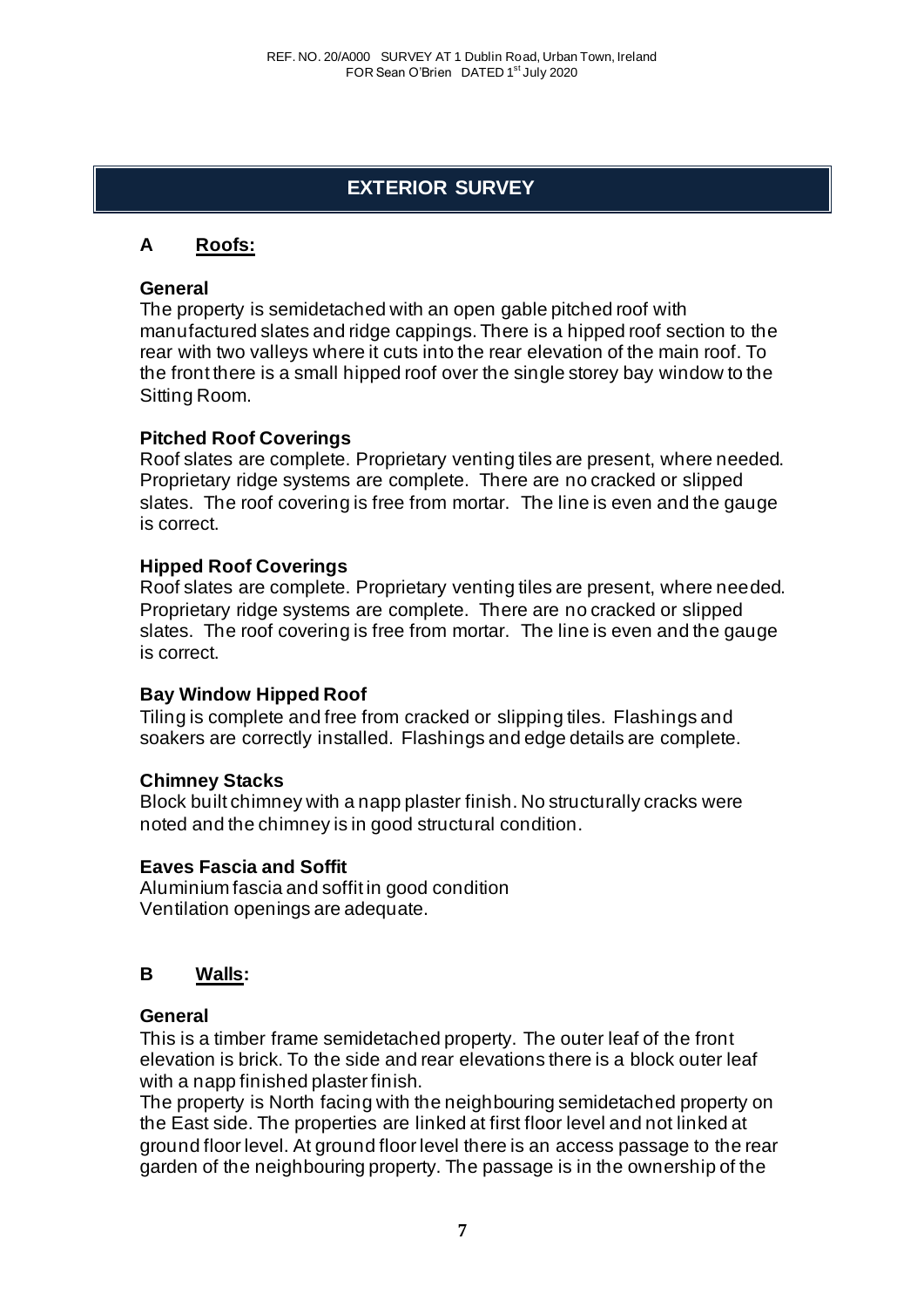neighbouring property. This property has a gable wall at ground floor level that is covered over by the first floor overhead.

Overall the external walls are in good condition and there is no evidence of any structural issues with the walls.

In a timber frame construction it is recommended that the cavity is ventilated. There are ventilation slots in place but some of these, in particular at low level, are either completely or partially blocked with the plaster render. We recommend that a number of propriety ventilation slots are inserted to replace those that are covered over or blocked.

It is our understanding that the owner of this property would have a right of access to the passage in order to maintain the gable wall or the underside of the first floor overhead. We recommend that the legal status of the passage way and any rights the neighbour would have to enclose the space, for example by erecting a garage door to the front, at a future date, are understood before the purchase is completed.

## **Brickwork**

The front elevation has an outer brick leaf. Pointing is complete. Brickwork is clean and free from mortar splashes. Mortar is of a consistent colour.

## **Plaster Render**

All other walls, which include the West gable wall, the rear wall and the ground floor gable section on the East elevation are a block outer leaf with a napp finished plaster render. There are a small number of hairline cracks but these are not structurally significant.

# **Ancillary Items**:

## **Rainwater Goods**

Valley gutters are clean and free from debris. Gutters, brackets and stop ends are positioned properly and are complete. The gutters are in good condition and no leaks were evident. Downpipes are connected to outfall, where required.

## **Waste Pipes**

All in good condition.

## **Gulley Traps**

Gulley traps are all situated to meet downpipes. Gulley traps are sealed to concrete path. No water can escape down back or sides of Gutter Trap. A.J. are positioned correctly and are accessible. All gulley trap covers are fitted.

# **Overflow Pipes**

Overflows can be readily seen. Pipes are not too short at low level. Making good is complete around pipes.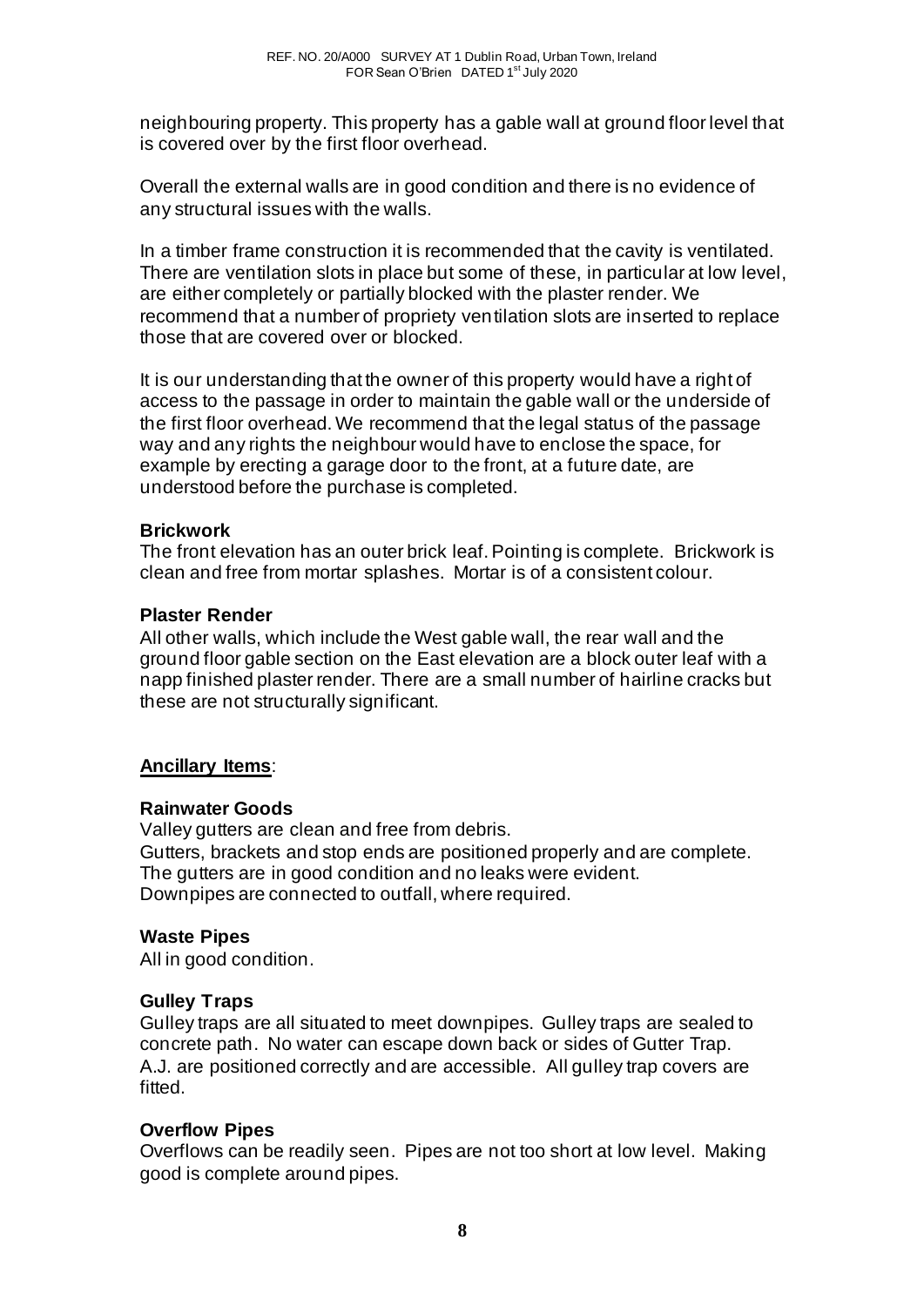## **Balance Flue Terminals**

Guards have been installed correctly. Terminals are located away from fascia, soffit, windows and doors.

### **Windows**

Timber frame double glazed windows.

Window frames are free from chips and splits. Cills and drip moulds are undamaged. Doors are undamaged. Glazing method is correct. Glass is not cracked or scratched. Glass is reasonably clean and free from paint splashes.

The window frame/brick reveal joint at first floor level to the front elevation was never sealed. Also the head of the windows was not sealed against the lintel. There is no damage evident from the lack of the seal but there is likely to be some draughts around the window frame and there is potential for the ingress of water into the cavity. We recommend that a seal is applied around the frames of these two windows at first floor level to the front elevation.

## **Doors**

Solid timber panel door to the front and timber frame double leaf patio glazed door to the rear. Both are opening and closing smoothly and are in good condition.

## **Foot Paths**

The foot paths are all neatly laid with suitable expansion joints and with no significant settlement noted at the time of the inspection. Some minor cracks are evident but these are not structurally significant.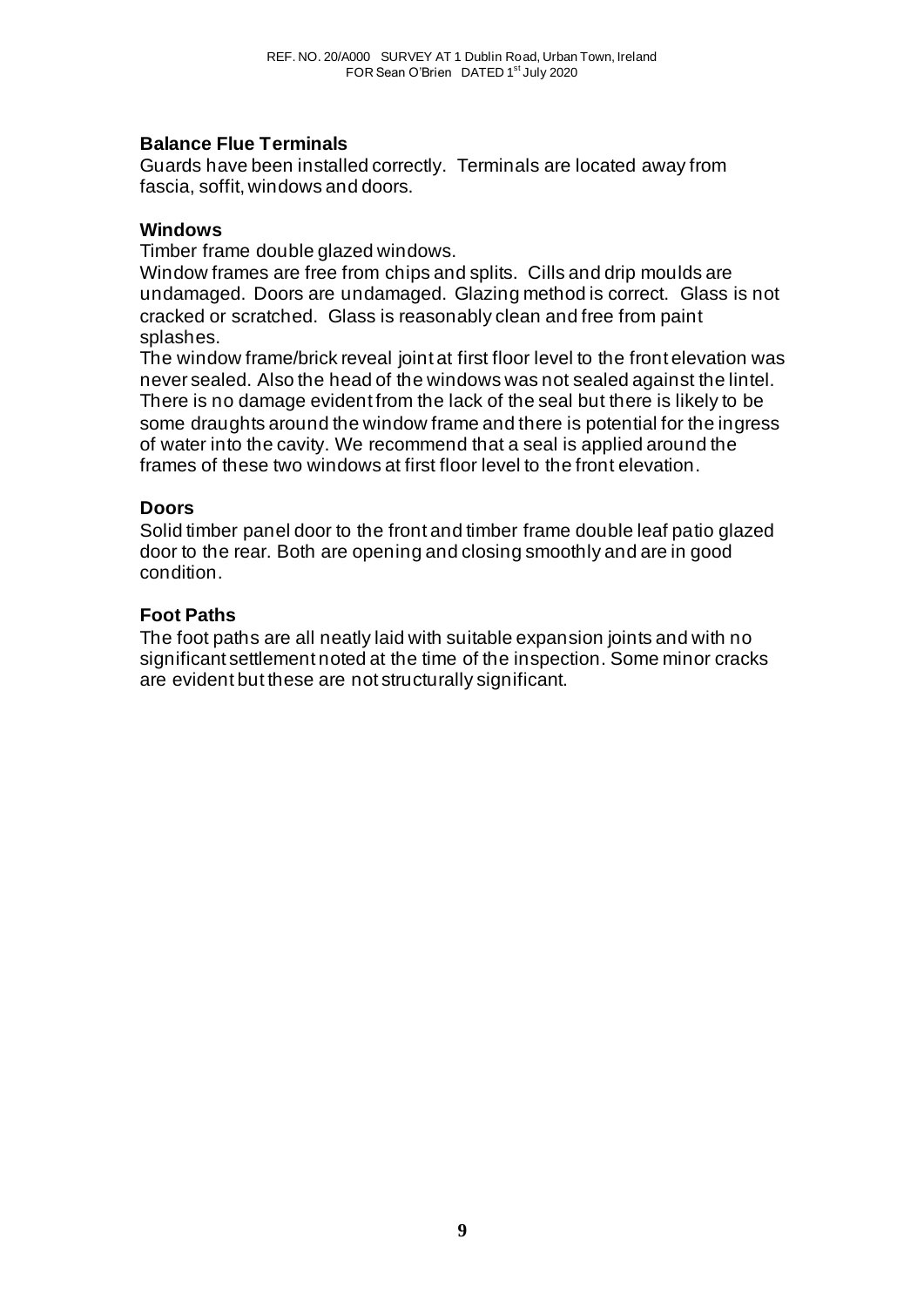# **INTERIOR SURVEY**

## **Attic Space:**

#### **General**

The attic space has a "Stira" access ladder and hatch from the landing at first floor. The attic space has some household items stored in the space which restricted access but we were able to inspect the party wall area and the timber trusses generally.

#### **Trussed Rafter Roofs**

Trusses are correctly spaced with adequate bracing horizontally and diagonally. Hips timbers are adequate and in good condition. Bracing and restraint strapping is complete and fixed adequately. Support is adequate. Trusses are stamped.

#### **Dividing Wall**

Double plaster board tightly fitted to the underside of the roofing felt. We noted that there is a hole in the plasterboard at ceiling level towards the rear where a water pipe feeds through to the attic tank. Our view was a bit restricted but there appears to be fire stop material around the pipe. However, we recommend that some additional fire stopping is done around the pipe to ensure that there are no gaps.

#### **Underfelt/Sarking**

Underfelt is complete and generally in good condition. We noted one small hole in the felt near the party wall on the rear elevation. This is minor but we recommend that the hole is patched.

Underfelt is flashed properly around openings, soil stacks, ridge vents units etc.

#### **Roof Ventilation**

Eaves ventilators are fitted where needed. Ventilation path is not blocked by insulation.

#### **Insulation**

Insulation is complete and to the required thickness.

While the insulation was installed in accordance with the regulations at the time, we would recommend upgrades to the current standards. An additional 200mm is recommended.

## **Tank and Pipe Insulation**

The tank has a lid but this is not insulated. We recommend that the tank is insulated.

There is no insulation below tank as recommended.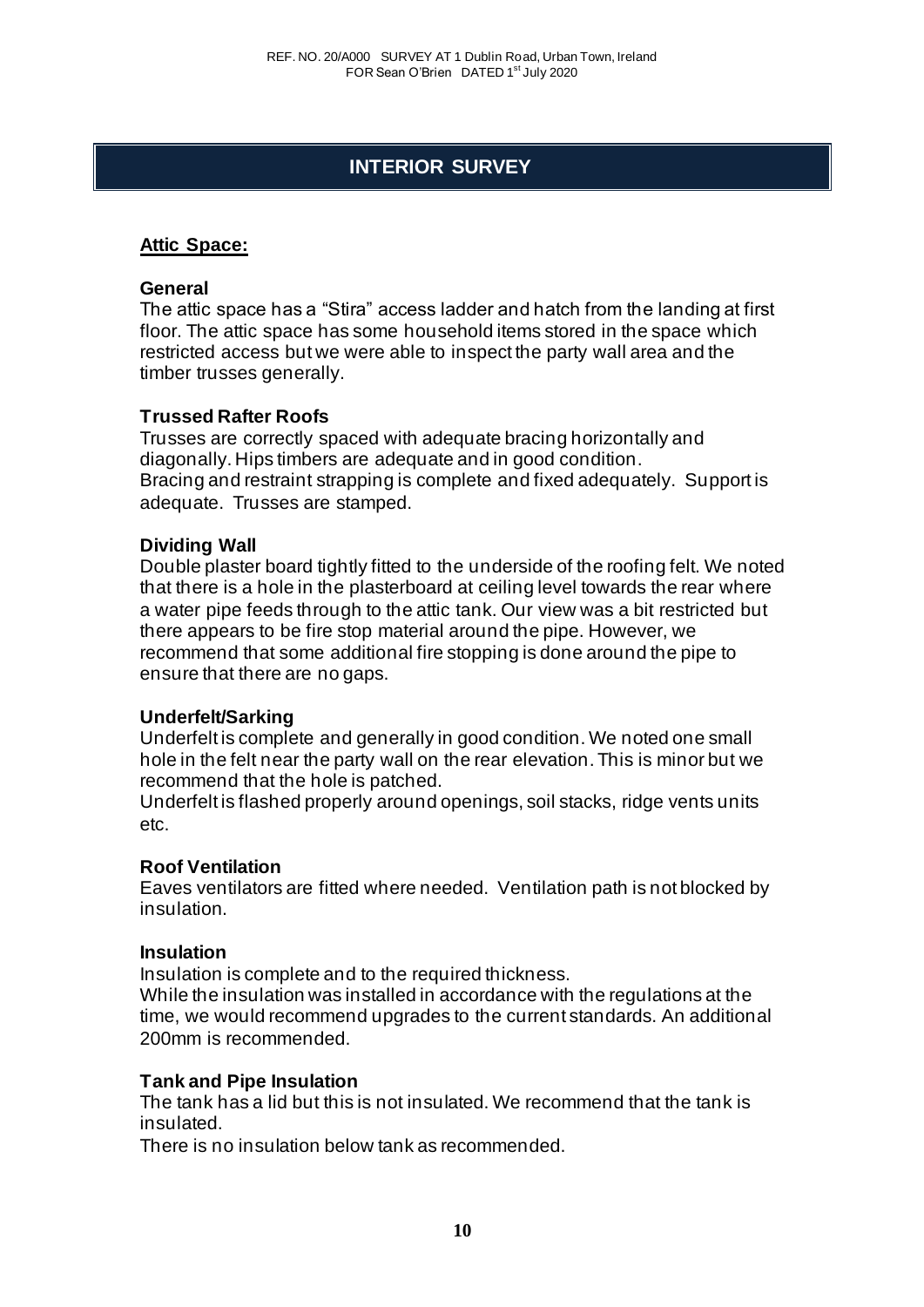Water pipes above loft insulation are lagged fully and adequately supported. The overflow pipe is not insulated and we recommend that this is done. The tank is adequately supported.

## **Access to Roof Space**

"Stira" access ladder and hatch to the attic space.

#### **Roof Spaces**

As referenced above the attic space is used to store household materials belonging to the current owners.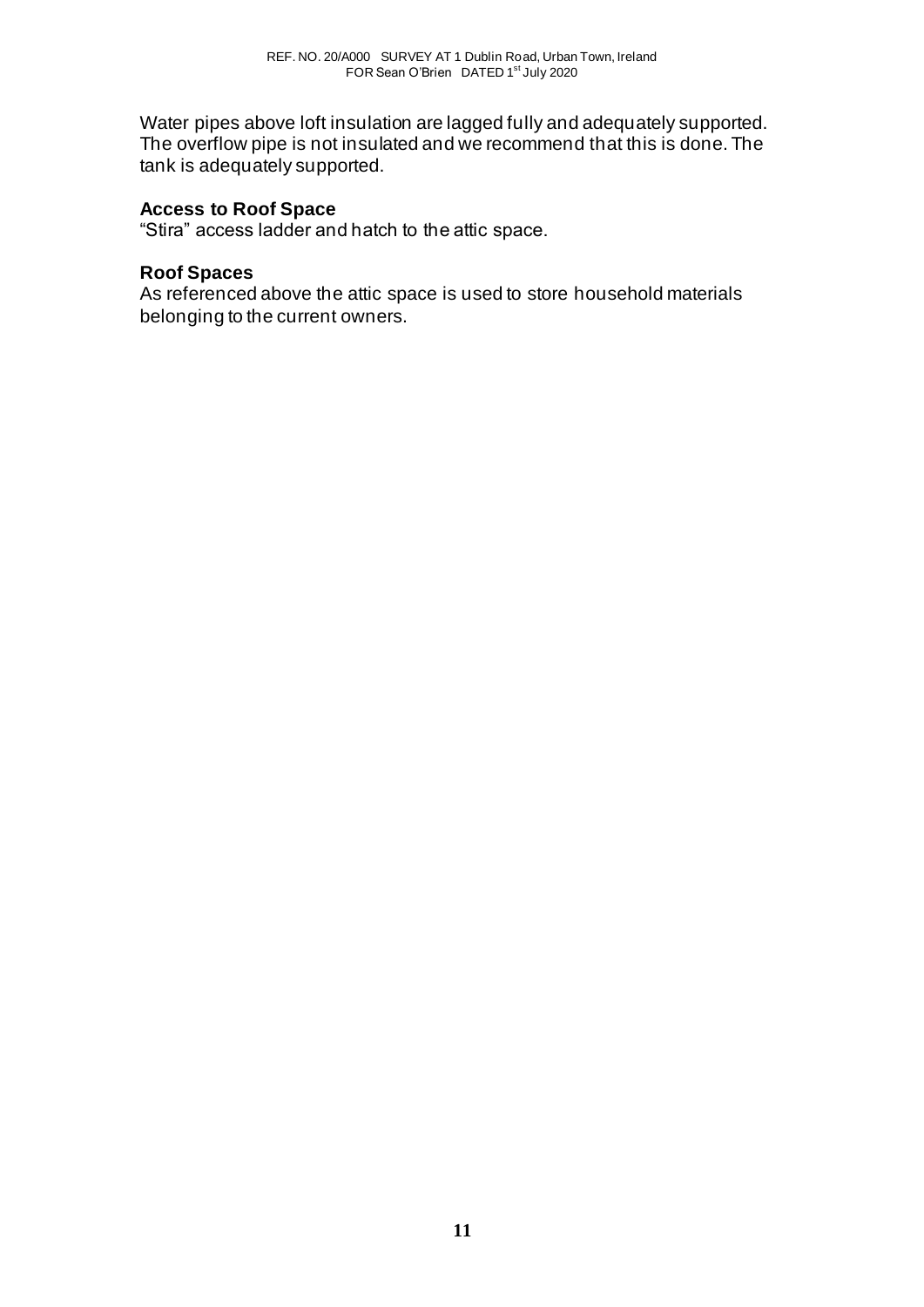## **INTERIOR GENERAL**

## **Ground Floor**

The ground floor is a ground bearing concrete slab. Generally the slab is covered throughout with carpet /timber/tiles and hence a direct inspection of the slab was not possible. However it was noted that the floor is even throughout and there are no dips or cracking that would indicate any structural issues with the floor.

## **First Floor**

The first floor is a suspended timber floor with timber joists and timber floor boards. Floor areas are covered with carpet/tiles and hence a direct inspection of the floor condition was not possible. However the floor is even and there is no evidence of any structural issues with the floor. The floor of the main bedroom is over the passageway of the neighbouring property. No structural issues were noted with the floor but the exact construction and insulation value of the floor is unknown.

## **External Walls**

The inside face of the external wall is dry-lined with a plasterboard on battens. The walls are in good condition and there is no evidence of structural cracks. There is no evidence of dampness issues with the walls.

## **Internal Walls**

The internal walls are plasterboard covered timber stud partitions. All are in reasonable condition.

## **Ceilings**

Ceilings throughout are plasterboard with a scim plaster finish. Some minor hairline cracks are evident but these are not structurally significant.

## **Joinery**

Internal doors are generally opening and closing smoothly. Skirting and architrave are in good condition.

## **Windows**

Opening sashes are working smoothly. Handles are general in good condition with one broken handle noted in the front bedroom.

## **Sanitary Ware**

There is a family bathroom upstairs in the house. The bathroom includes a bath, WC, and WHB. All are in working order and no leaks were noted. One of the taps to the whb in the ensuite is not working. There is no water flowing through the tap and repairs or replacement of the tap are necessary. The tiling to the shower in the ensuite is in poor condition and retiling will probably be required. Ground floor WC with whb under the stairs in good working order.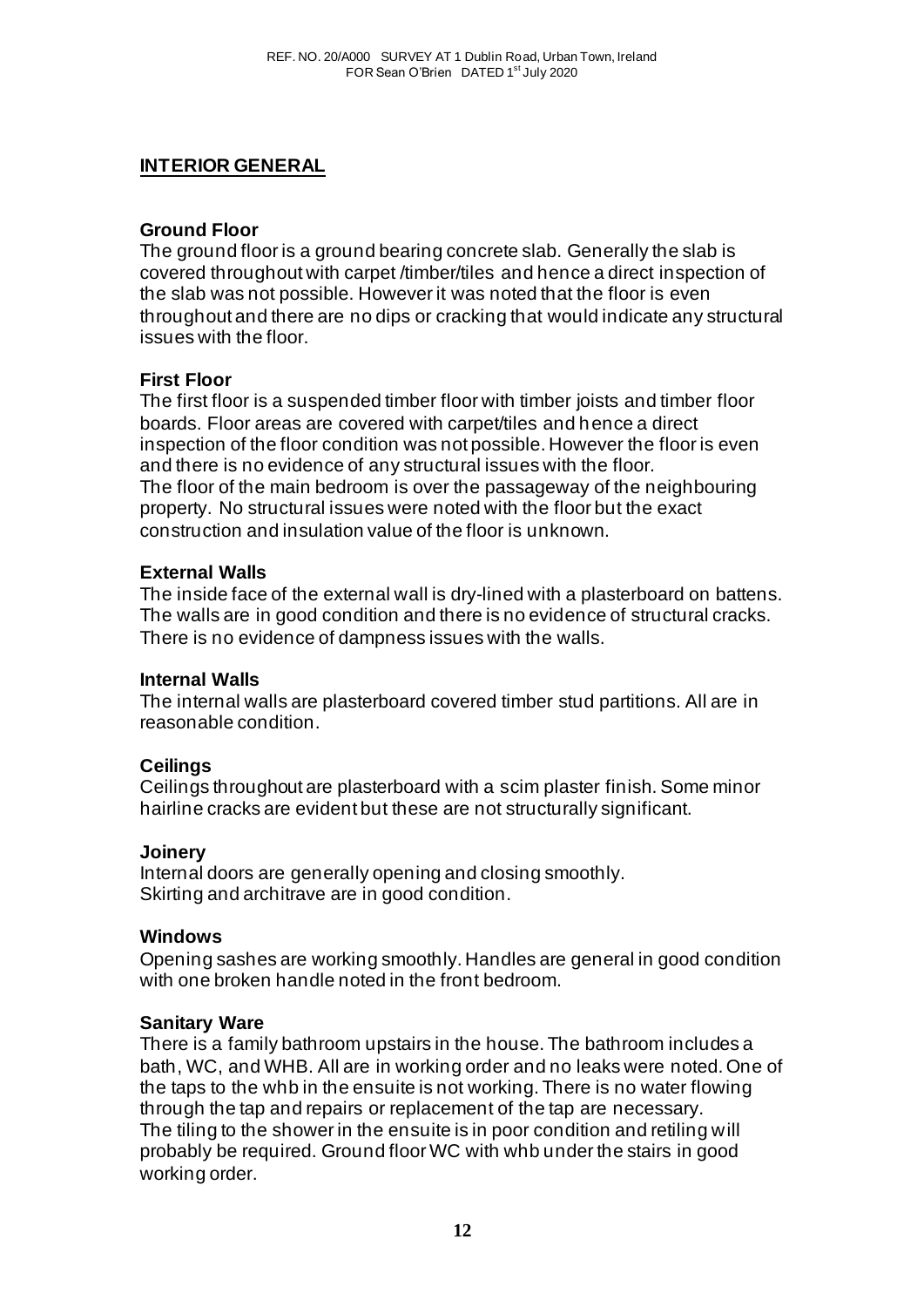## **Kitchen Units**

Kitchen units in good condition. The kitchen worktop has some damage with a break in the worktop surface near the kitchen sink.

#### **Wardrobes**

Two door built in wardrobes in three of the four bedrooms. One of the bedrooms is currently used as an office space and is shelved and laid out to suit this purpose.

## **Decorative Condition**

The property is in a reasonably good decorative condition but general redecoration will probably be required throughout over a phased basis.

#### **Ventilation**

Permanent ventilation is provided in habitable rooms and mechanical ventilation in the ground floor WC and in the family bathroom and ensuite at first floor level. Some of the mechanical fans in the wet areas are a bit noisy and require replacement or servicing.

#### **Fireplaces**

There is a gas fired coal effect fire in the Sitting Room.

#### **Staircases**

Timber staircase in good condition.

## **Hot Press**

Insulated cylinder with plenty of shelving.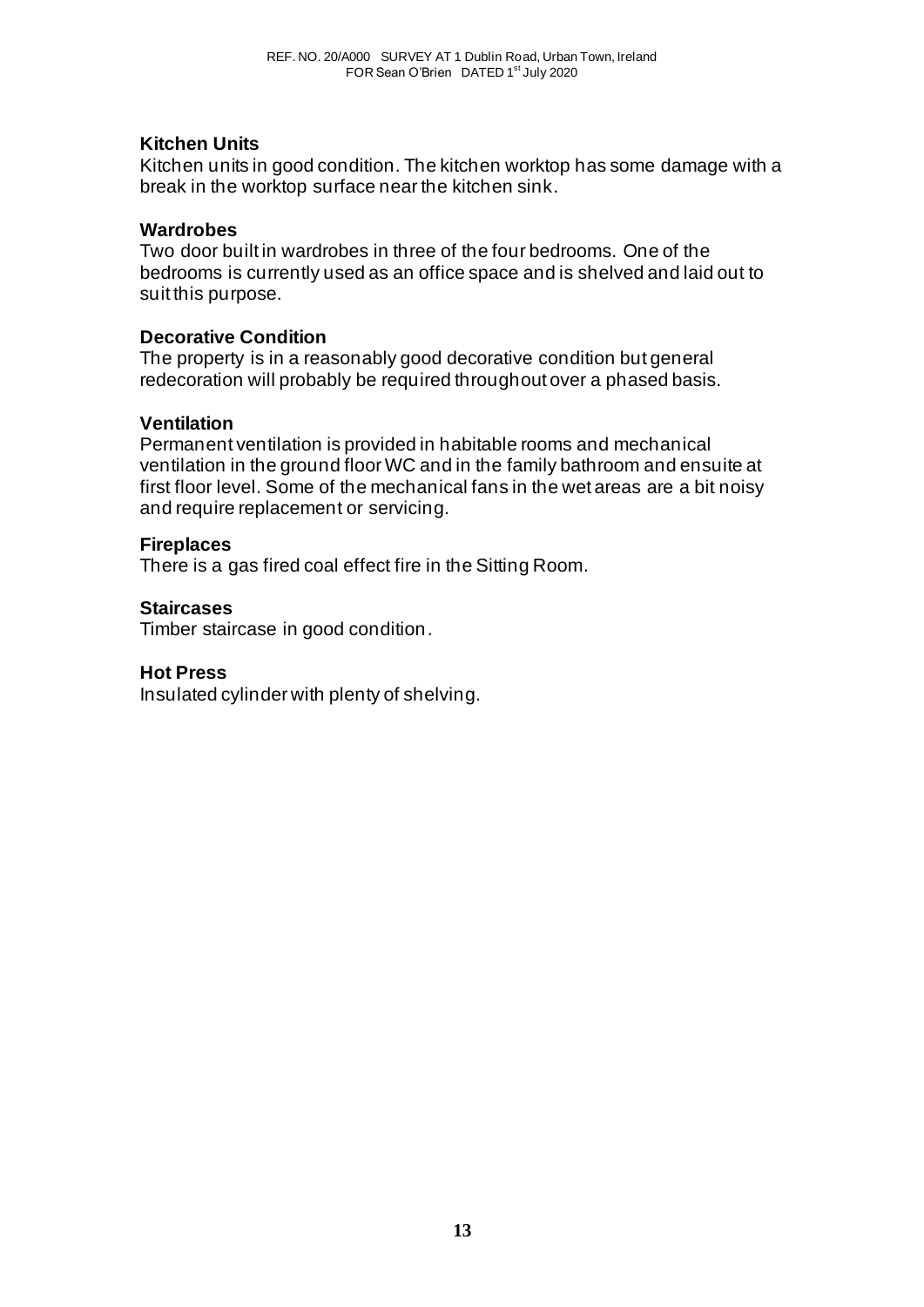# **SERVICES / OTHER SITE DETAILS**

#### **Heating Systems:**

The heating system consists of a low pressure hot water radiator system with a wall mounted natural gas boiler located in the kitchen area. The heating system was not operating at the time of our inspection and as such we can make no comments as to its effectiveness and efficiency. We would recommend having the system serviced and checked by a registered maintenance firm on taking over this property.

#### **Electrical:**

This inspection does not extend to any element of the electrical system. Checking of this needs to be carried out by a RECI certified electrician.

#### **Plumbing:**

While the survey does comment on the plumbing fittings in the bathrooms this is not a survey of the overall plumbing system of the dwelling. This inspection does not extend to any element of the pipe work or mechanical fittings. Checking of this needs to be carried out by a certified plumbing contractor. Nevertheless we note that all of the plumbing was working (except for the tap in the ensuite) and there was no evidence of any leaks on the system.

#### **Smoke Detectors**

Detectors are installed.

#### **Drainage**

The drainage is connected to the Local Authority mains sewage system. All of the toilets and whbs were flushing and emptying properly. Externally there was one inspection point (AJ). This was opened and found to be clean with a smooth flow.

#### **Boundary Walls & Fences:**

To the front there is a small hedge. To the rear there is a mixture of timber fencing and hedges. All in reasonable condition.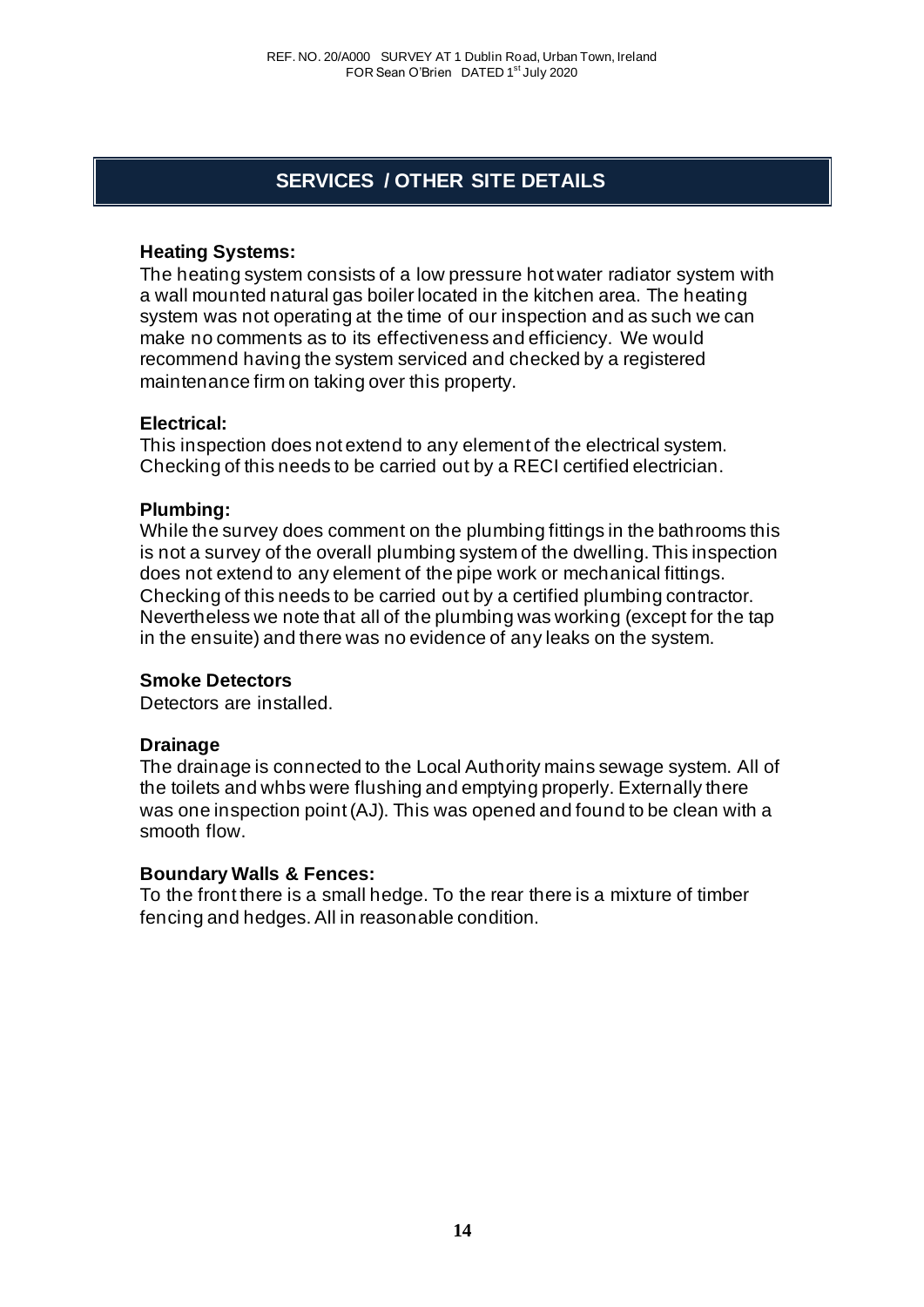# **CONCLUSIONS AND RECOMMENDATIONS**

## **E1 Note.**

While the survey was carried out in as much detail as was possible without undergoing any destructive tests it must be pointed out that work covered up including foundations and wallplates were not inspected. The survey did not enable us to reach any conclusion regarding the presence of dry rot, wet rot, woodworm and/or beetle infestation therefore no responsibility will be accepted for such. Furthermore there is also the possibility of the non apparent presence of the above defects.

**E2 Signature.**

**Signed:**

**Print Name:** Peter Conran **Qualifications: BE C Eng MIEI**  Date: 1st July 2020

> **CONOR FUREY & ASSOCIATES LTD. CONSULTING ENGINEERS**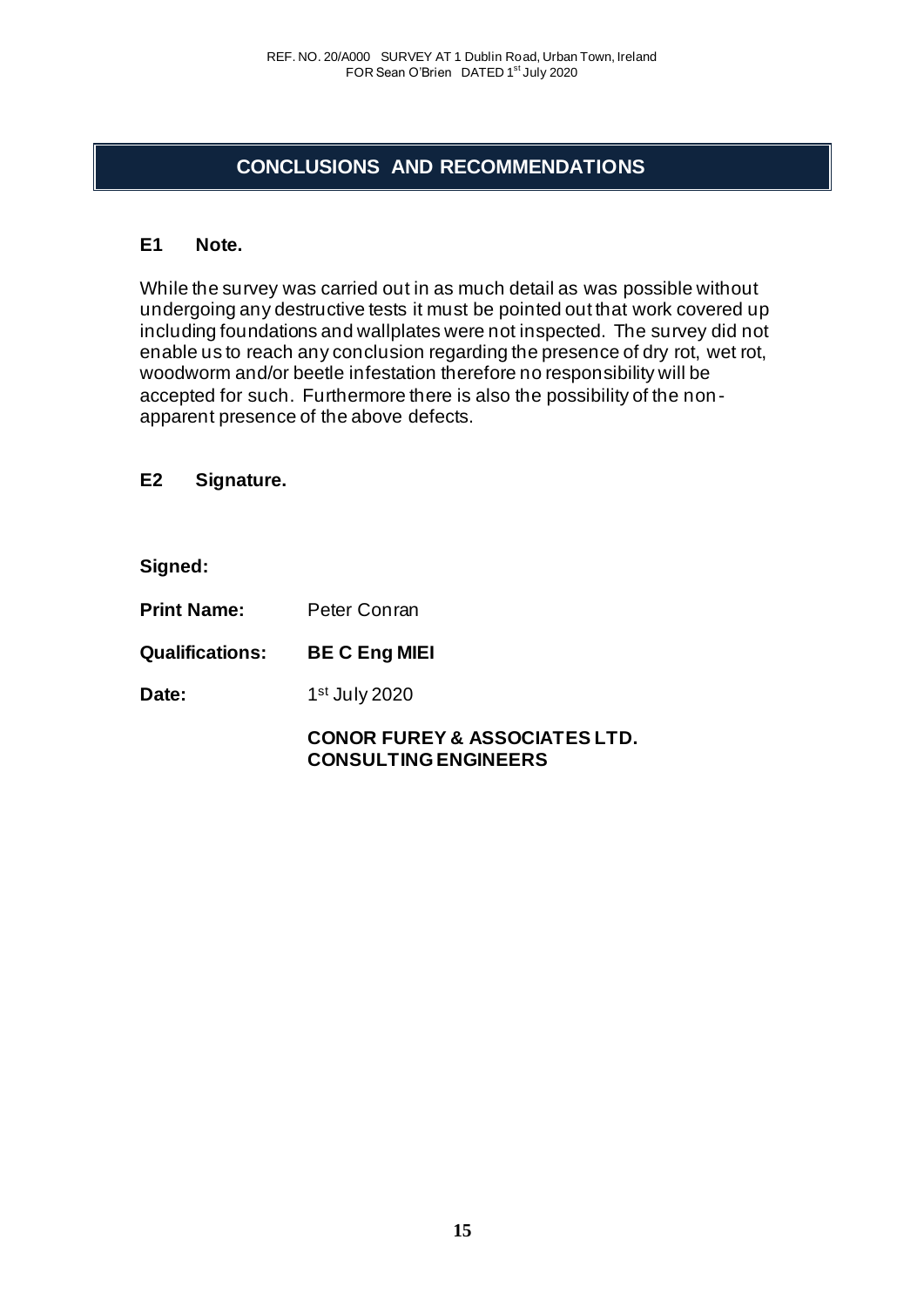# **F APPENDIX A - PHOTOGRAPHS**



Photo 1 General View Rear Elevation



Photo 2 Side Elevation - Recommend that the ownership and rights to this area is clearly understood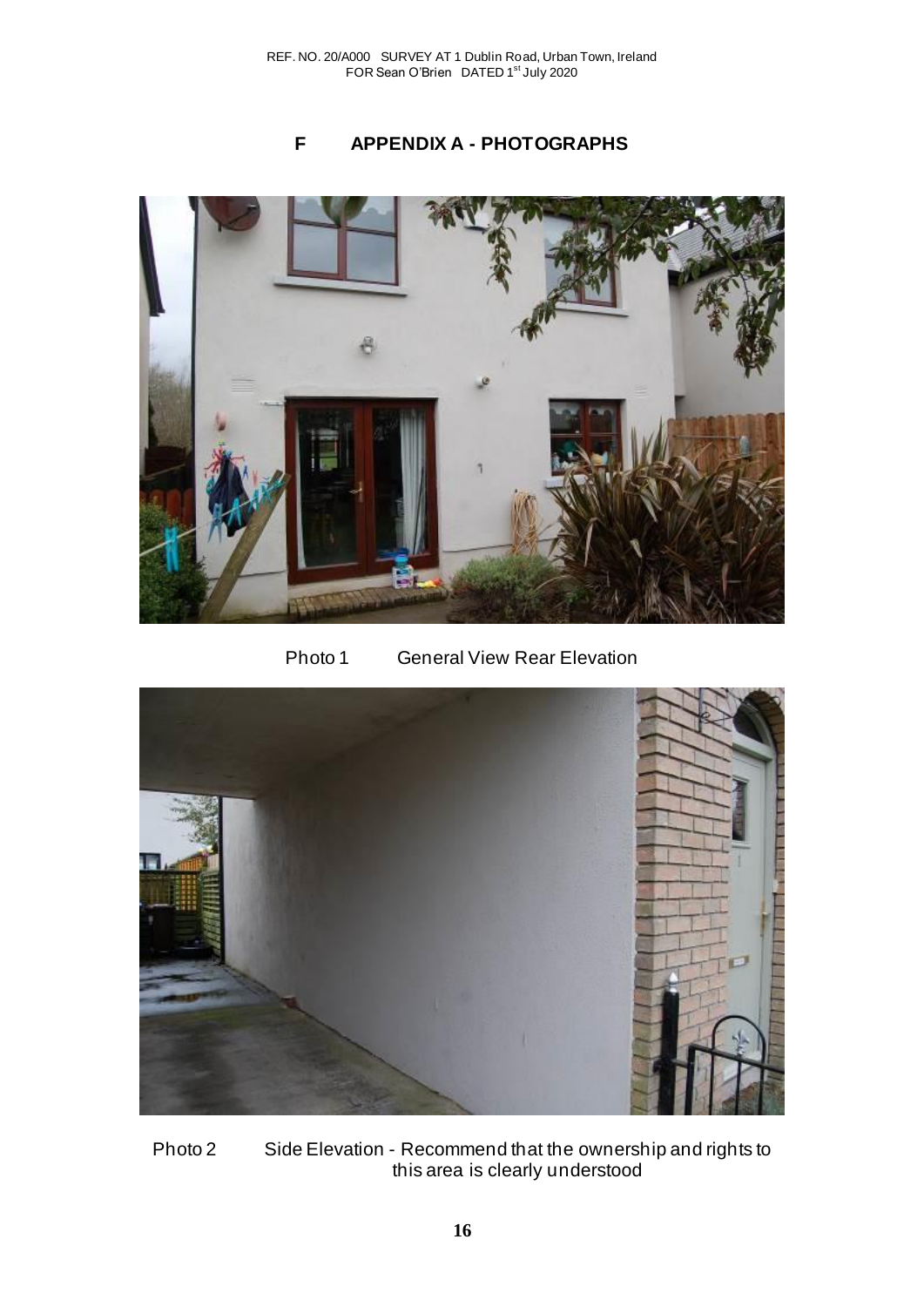

Photo 3 Small Hole in Sarking Felt to be Repaired



Photo 4 Hole around Water Pipe in Party Wall to be Fully Fire Stopped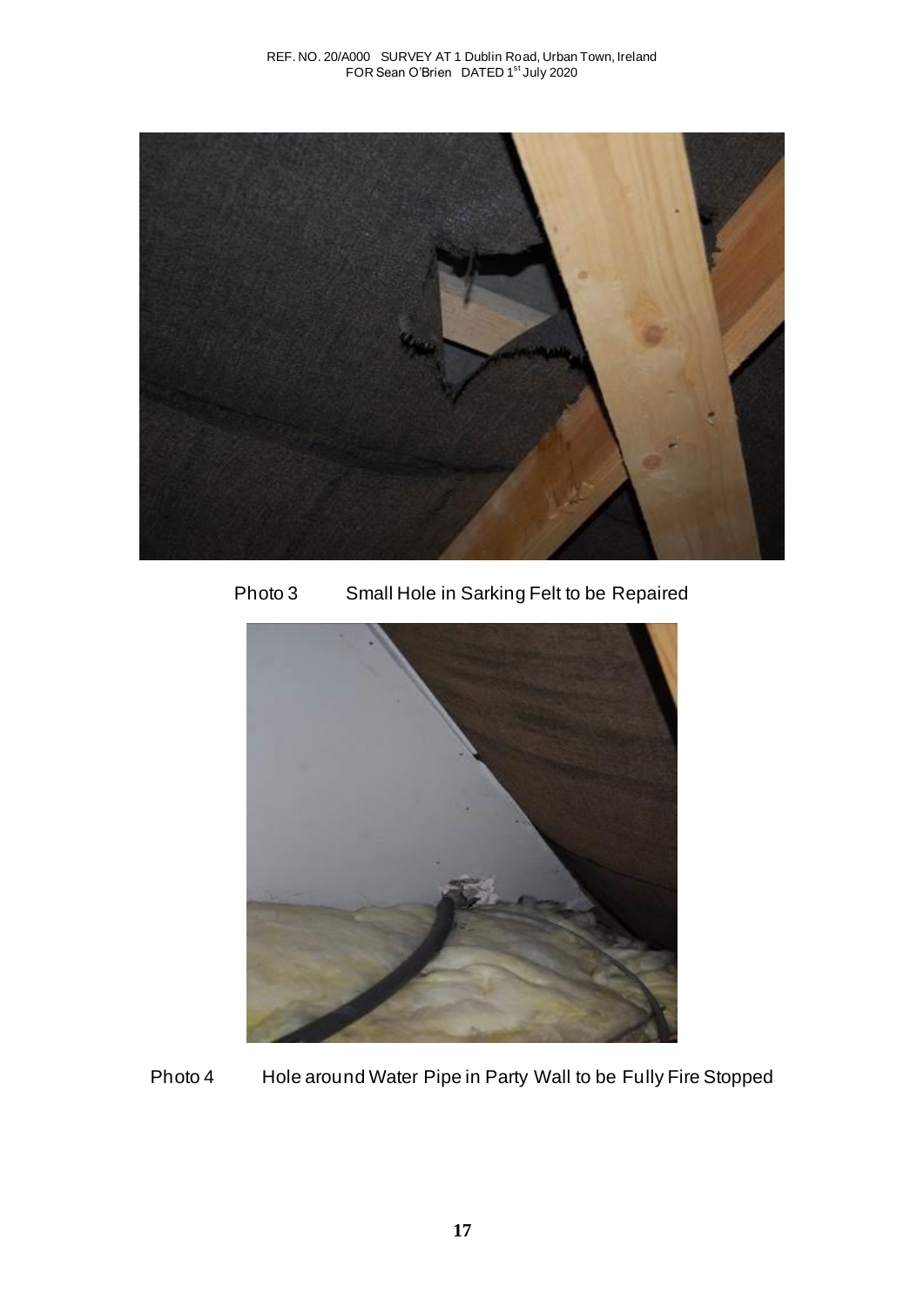

Photo 5 Water Tank in Attic Space to be Insulated



Photo 6 Missing Seal to Head and Reveal of First Floor Windows Front Elevation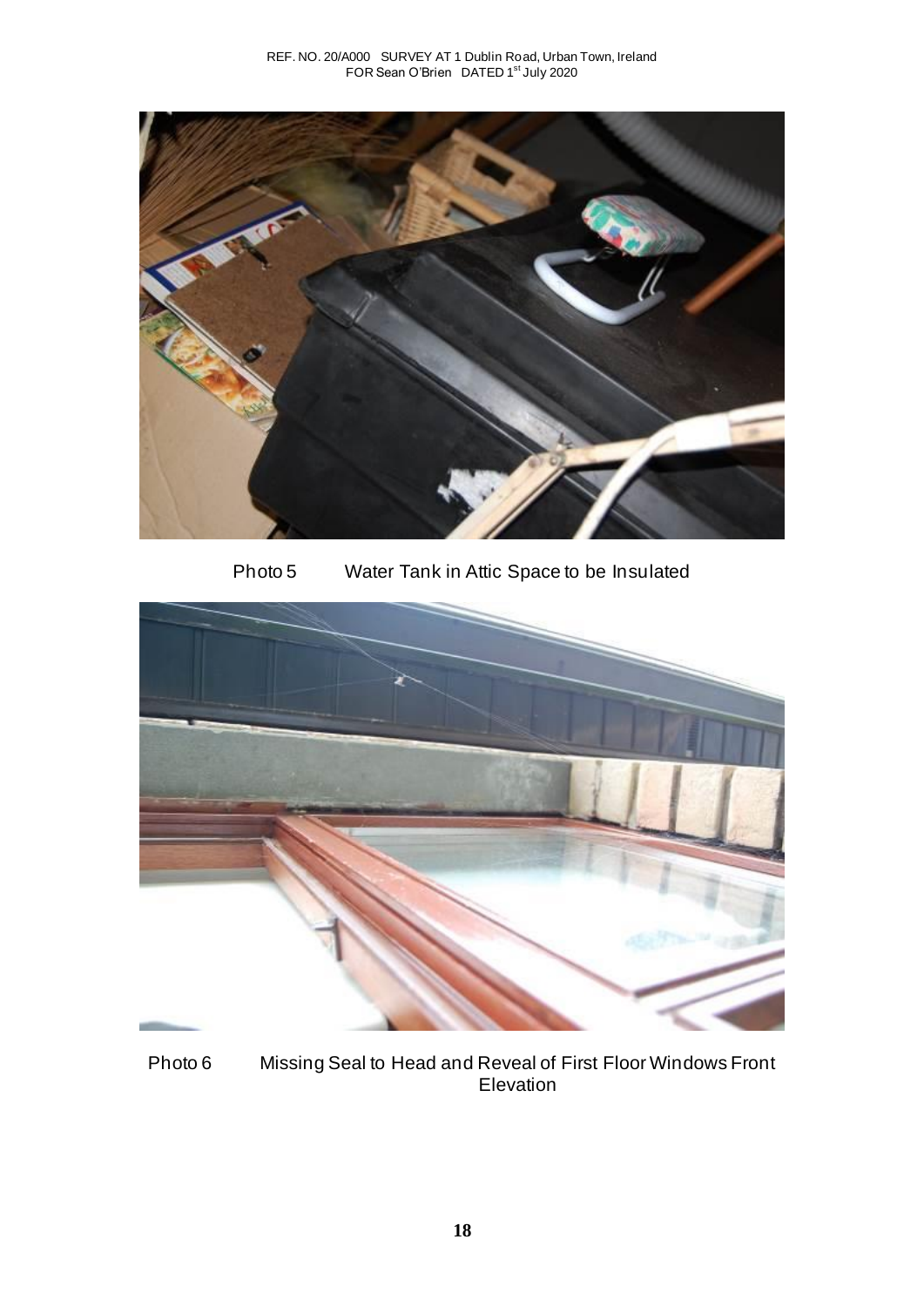

Photo 7 Tiling to Shower to be Cleaned/Replaced



Photo 8 Tap to WHB to be Repaired